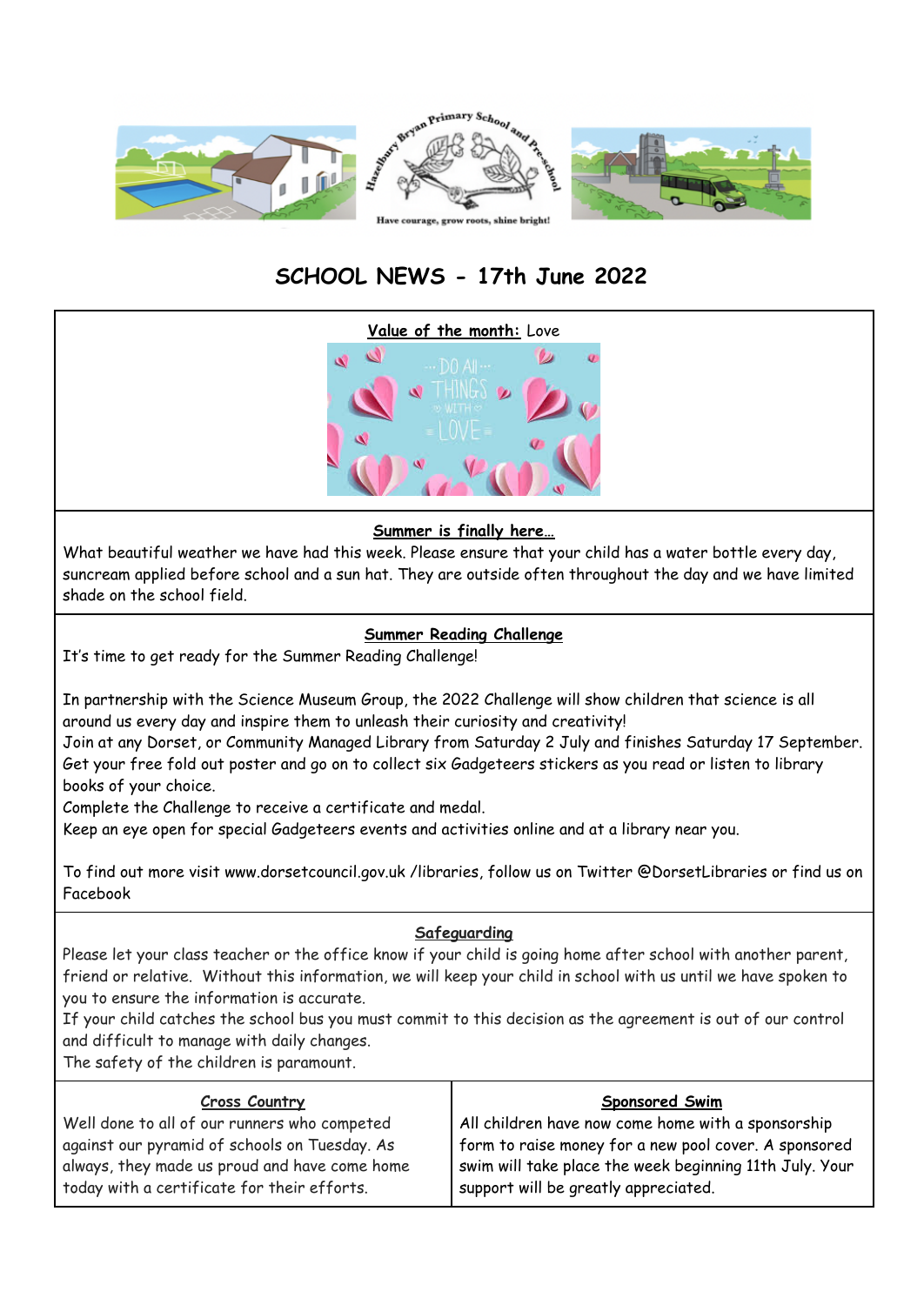# **Pot of Gold and Credit Zone winners!!!!!!**

A massive well done and congratulations to: Findley for reaching his Pot of Gold Evelyn for reaching her Bronze Award. We are really proud of you bothh. Keep up the hard work!



## **Twilight Family Fun**

After our Sports Day on 8th July, families are welcome to stay and enjoy some fun in the sun until 6pm. Lots of surprises are in store throughout the day. This will be a great opportunity for new families to get to know us too. Further details to follow.

#### **Learner of the week...**

**Barn Owls:** Theo for fabulous writing and mark making

**Owls:** Billy for fantastic swimming (kicking his legs and big scoops).

**Kestrel:** Richard for showing great compassion and kindness to his friends.

**Hawks:** Catherine for always contributing answers and ideas in class discussions.

**Eagles:** Lewis for being a superstar in maths, blitzing through the work and doing all of his challenges.

## **Attendance**

| Class:          | Week ending: 17 June 2022 |
|-----------------|---------------------------|
| Owls            | 100% WELL DONE OWLS       |
| <b>Kestrels</b> | 93.3%                     |
| <b>Hawks</b>    | 95.4%                     |
| <b>Eagles</b>   | 88.4%                     |

## **Dates for your diary:**

**Monday 20 June 2.15pm -** New Reception children parent meet

**Friday 1 July** - Drop off previously loved uniform and school shoes at school.

**Monday 4 July** - Year 4 Step up day at SNHS

**Tuesday 5 July** - Year 5 & 6 Sporting Challenge day at SNHS

**Wednesday 6 July** - Year 5 Arts day at SNHS